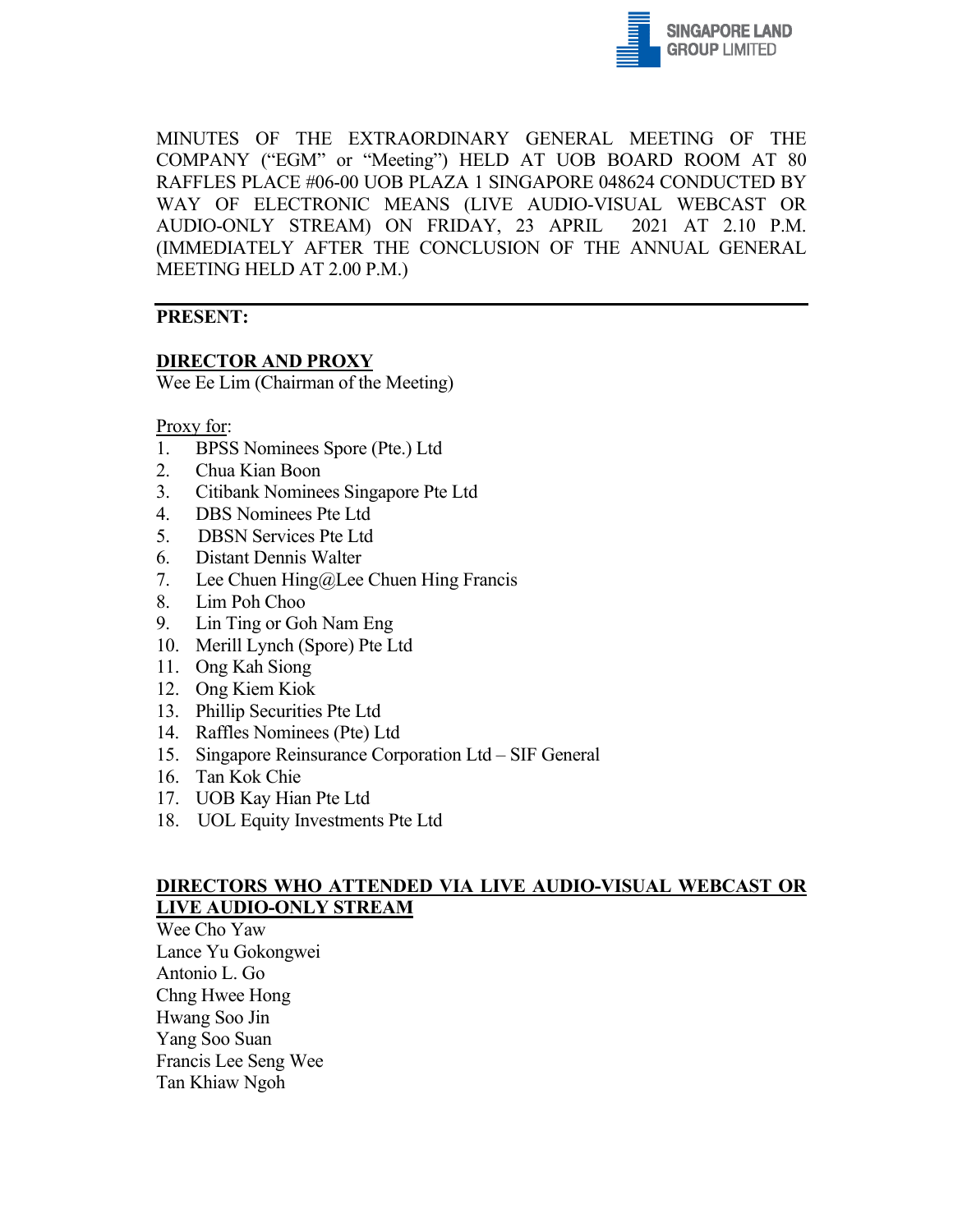# **DIRECTOR (IN ATTENDANCE)**

Liam Wee Sin

# **SECRETARY (IN ATTENDANCE)**

Teo Hwee Ping

# **SHAREHOLDERS WHO ATTENDED VIA LIVE AUDIO-VISUAL WEBCAST**

As set out in the attendance records maintained by the Company

#### **BY INVITATION/OBSERVERS**

As set out in the attendance records maintained by the Company

## **APPOINTMENT OF CHAIRMAN OF MEETING**

The Company Secretary informed the Meeting that due to his advanced age and the precautionary safety measures arising from the COVID-19 situation, the Chairman, Dr Wee Cho Yaw was not present physically and had joined the Meeting virtually. In his absence, the Directors present had nominated Mr Wee Ee Lim to chair the Meeting pursuant to Article 58 of the Company's Constitution.

#### **WELCOME ADDRESS**

The Chairman of the Meeting welcomed shareholders, investors and invitees who had attended the virtual EGM by electronic means.

The Chairman of the Meeting introduced Mr Liam Wee Sin, a Director of the Company and the Group Chief Executive of UOL Group Limited, and the Company Secretary, Ms Teo Hwee Ping, who were present in person with him. He further added that in line with safe distancing measures surrounding the COVID-19 situation, the other Directors had participated virtually in the EGM. The photographs of the Directors present were shared on the webcast.

# **QUORUM**

The Chairman of the Meeting called the EGM to order following the confirmation from the Company Secretary that there was a quorum present.

# **NOTICE OF MEETING**

The Notice of EGM dated 1 April 2021 was agreed to be taken as read.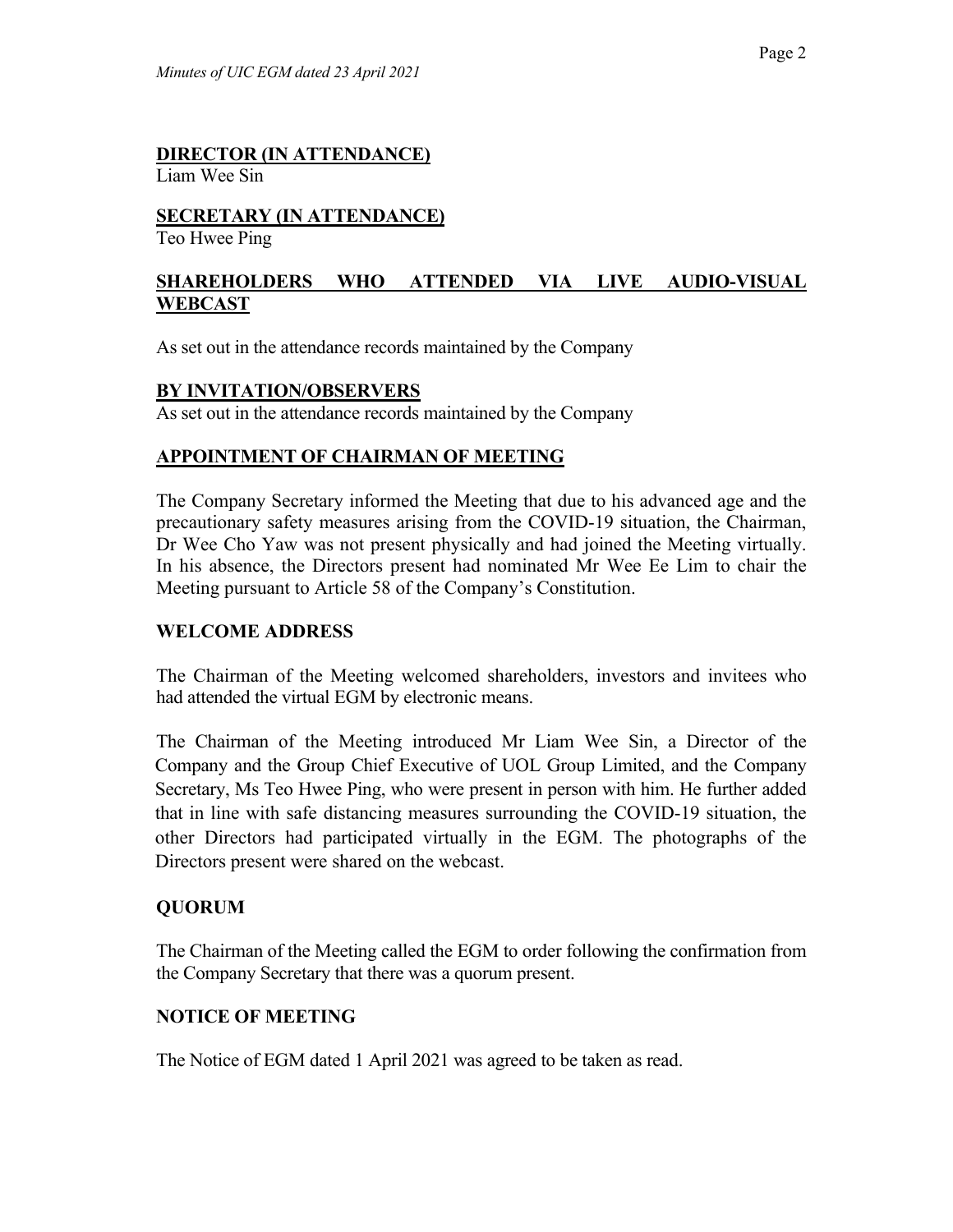#### **POLL VOTING PROCEDURE**

The Company Secretary informed the Meeting that as explained in the Notice of EGM, members could only exercise their voting rights by appointing the Chairman of the Meeting as proxy.

Pursuant to the Company's Constitution and the Singapore Exchange's Listing Manual, the resolution at the EGM had been voted by poll. The votes indicated in all valid proxy forms had been collected and verified by the Company's share registrar and polling agent, and had been verified by the Company's scrutineer. The Company Secretary would announce the poll results after each resolution.

The Company Secretary informed that the Company had appointed Trusted Services Pte Ltd as the polling agent and RHT Governance, Risk & Compliance, as the scrutineer.

## **SPECIAL RESOLUTION**

The Special Resolution was to resolve that:

- (a) the name of the Company be changed from "United Industrial Corporation Limited" to "Singapore Land Group Limited" and that the name "United" Industrial Corporation Limited" be deleted and replaced with "Singapore Land Group Limited" wherever the name "United Industrial Corporation Limited" appears in the constitution of the Company; and
- (b) the directors of the Company or any one of them be and are hereby authorised to complete and do any and all such acts and things (including without limitation, to sign, execute and/or deliver, whether under hand or seal all such documents and to approve any amendments, alterations or modifications to any documents) as the directors or any of them may consider necessary, desirable or expedient to give effect to the proposed change of name of the Company"

The Chairman of the Meeting informed the Meeting that the proposed name change arose as part of a Group-wide rebranding exercise. The key purpose for that exercise was for the Company's name to better reflect the core businesses of the Company. The new name, Singapore Land Group, would also allow the Company to avail of the longstanding goodwill and brand value associated with the "Singapore Land" name, which is a registered trademark of the Company, through its subsidiary.